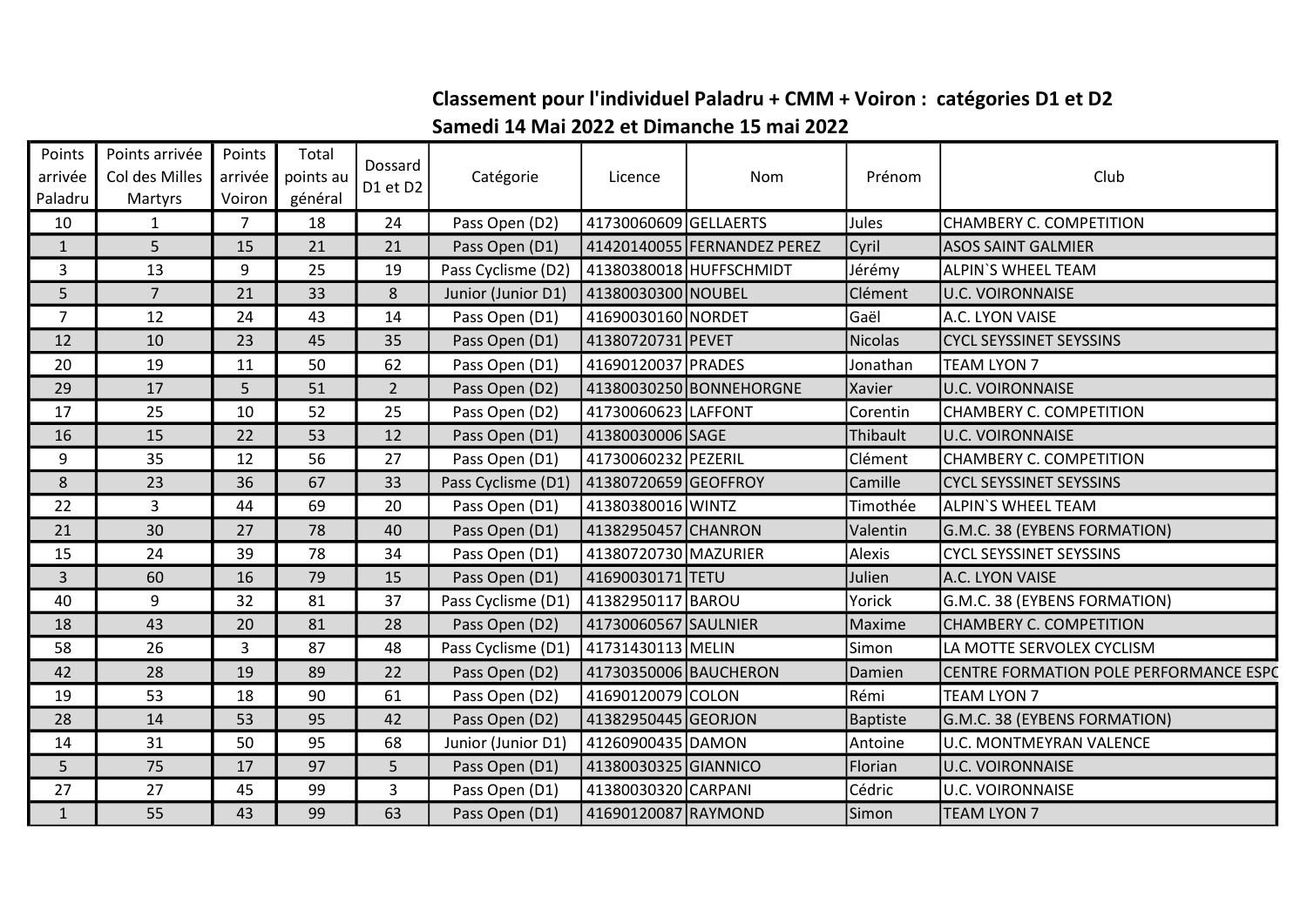| 45 | 29 | 26           | 100 | 71             | Pass Open (D2)     | 41260900409 JOUIN     |                           | Alexandre  | <b>U.C. MONTMEYRAN VALENCE</b> |
|----|----|--------------|-----|----------------|--------------------|-----------------------|---------------------------|------------|--------------------------------|
| 57 | 42 | $\mathbf{1}$ | 100 | 49             | Pass Open (D2)     | 41731430537 TACHON    |                           | Christophe | LA MOTTE SERVOLEX CYCLISM      |
| 13 | 11 | 77           | 101 | 75             | Pass Open (D1)     | 53060400056 GARNIER   |                           | PASCAL     | US PEGOMAS CYCLISME            |
| 31 | 61 | 13           | 105 | 80             | Pass Open (D2)     | 41740730343 BINCHET   |                           | Claude     | V.C. ST JULIEN EN GENEVOIS     |
| 11 | 18 | 77           | 106 | 29             | Pass Open (D2)     | 41380720285 BERNADAC  |                           | Arthur     | <b>CYCL SEYSSINET SEYSSINS</b> |
| 36 | 40 | 30           | 106 | 17             | Pass Cyclisme (D2) | 41380580173 GRANADE   |                           | Romuald    | A.S. FONTAINE                  |
| 35 | 21 | 56           | 112 | 11             | Pass Cyclisme (D2) | 41380030335 PERCELAY  |                           | Grégoire   | <b>U.C. VOIRONNAISE</b>        |
| 25 | 36 | 52           | 113 | 18             | Pass Cyclisme (D2) | 41380380003 BEJUIS    |                           | Cédric     | ALPIN'S WHEEL TEAM             |
| 34 | 38 | 42           | 114 | 50             | Pass Open (D1)     | 41731430001 TERRIER   |                           | Vincent    | LA MOTTE SERVOLEX CYCLISM      |
| 38 | 46 | 33           | 117 | 30             | Pass Cyclisme (D2) | 41380720217 BERNARD   |                           | Florian    | <b>CYCL SEYSSINET SEYSSINS</b> |
| 23 | 69 | 25           | 117 | 83             | Pass Open (D2)     | 48913080131 BLAISE    |                           | Yannick    | <b>VELO CLUB ARPAJON</b>       |
| 24 | 44 | 51           | 119 | 81             | Pass Open (D2)     | 41690340566 DUMAS     |                           | Antoine    | V.C. VILLEFRANCHE BEAUJOLAIS   |
| 26 | 32 | 62           | 120 | $\overline{7}$ | Junior (Junior D1) | 41380030347 LAVAL     |                           | Florian    | <b>U.C. VOIRONNAISE</b>        |
| 50 | 56 | 14           | 120 | 59             | Pass Open (D1)     | 41260330410 TRAMOND   |                           | Stéphane   | <b>SJVC MONTELIMAR</b>         |
| 39 | 45 | 38           | 122 | 73             | Pass Cyclisme (D2) | 41380100103 BOLCATO   |                           | Alexis     | UNION CYCLISTE RIVOISE         |
| 70 | 22 | 35           | 127 | 64             | Pass Open (D2)     | 41380150182 BLANCHIN  |                           | Mathieu    | <b>TEAM VERCORS</b>            |
| 46 | 57 | 28           | 131 | 76             | Pass Open (D1)     | 41420410142 MAISSE    |                           | Pierrick   | V.C. MONTBRISONNAIS            |
| 83 | 16 | 34           | 133 | 47             | Pass Open (D1)     | 41731430534 LALLEMANT |                           | Thomas     | LA MOTTE SERVOLEX CYCLISM      |
| 47 | 49 | 47           | 143 | 41             | Pass Open (D1)     | 41382950419 DURY      |                           | Romain     | G.M.C. 38 (EYBENS FORMATION)   |
| 30 | 65 | 48           | 143 | 51             | Pass Open (D1)     | 41731430325 VALLET    |                           | Valentin   | LA MOTTE SERVOLEX CYCLISM      |
| 55 | 52 | 37           | 144 | 85             | Pass Cyclisme (D2) | 48913080142 PELLETIER |                           | Jérôme     | <b>VELO CLUB ARPAJON</b>       |
| 48 | 20 | 77           | 145 | 66             | Pass Cyclisme (D1) | 41380150229 LE MAUFF  |                           | Franck     | <b>TEAM VERCORS</b>            |
| 37 | 34 | 77           | 148 | 4              | Pass Cyclisme (D1) |                       | 41380030330 DEKAEZMAKER   | ROMAIN     | <b>U.C. VOIRONNAISE</b>        |
| 83 | 37 | 31           | 151 | 78             | Pass Cyclisme (D2) | 41260280239 JANVIER   |                           | Franck     | V.C. RAMBERTOIS                |
| 33 | 59 | 60           | 152 | 36             | Junior (Junior D1) | 41380720014 VANNIER   |                           | Axel       | <b>CYCL SEYSSINET SEYSSINS</b> |
| 65 | 39 | 49           | 153 | 53             | Pass Open (D1)     | 41730250002 LAGACHE   |                           | Jonathan   | LAC-ALLIANCE-CYCLISTE          |
| 41 | 79 | 41           | 161 | 45             | Pass Open (D2)     | 41731430239 BERTHOLET |                           | Sébastien  | LA MOTTE SERVOLEX CYCLISM      |
| 43 | 66 | 55           | 164 | 1              | Pass Cyclisme (D2) | 41380030319 BOISSY    |                           | Guenaël    | <b>U.C. VOIRONNAISE</b>        |
| 67 | 72 | 29           | 168 | 55             | Pass Cyclisme (D2) | 41730250021 TRUPPA    |                           | Sébastien  | LAC-ALLIANCE-CYCLISTE          |
| 61 | 33 | 77           | 171 | 31             | Pass Cyclisme (D1) |                       | 41380720725 BRITO ANTUNES | Matthieu   | <b>CYCL SEYSSINET SEYSSINS</b> |
| 56 | 76 | 40           | 172 | 38             | Pass Cyclisme (D2) | 41382950255 BESCOND   |                           | Didier     | G.M.C. 38 (EYBENS FORMATION)   |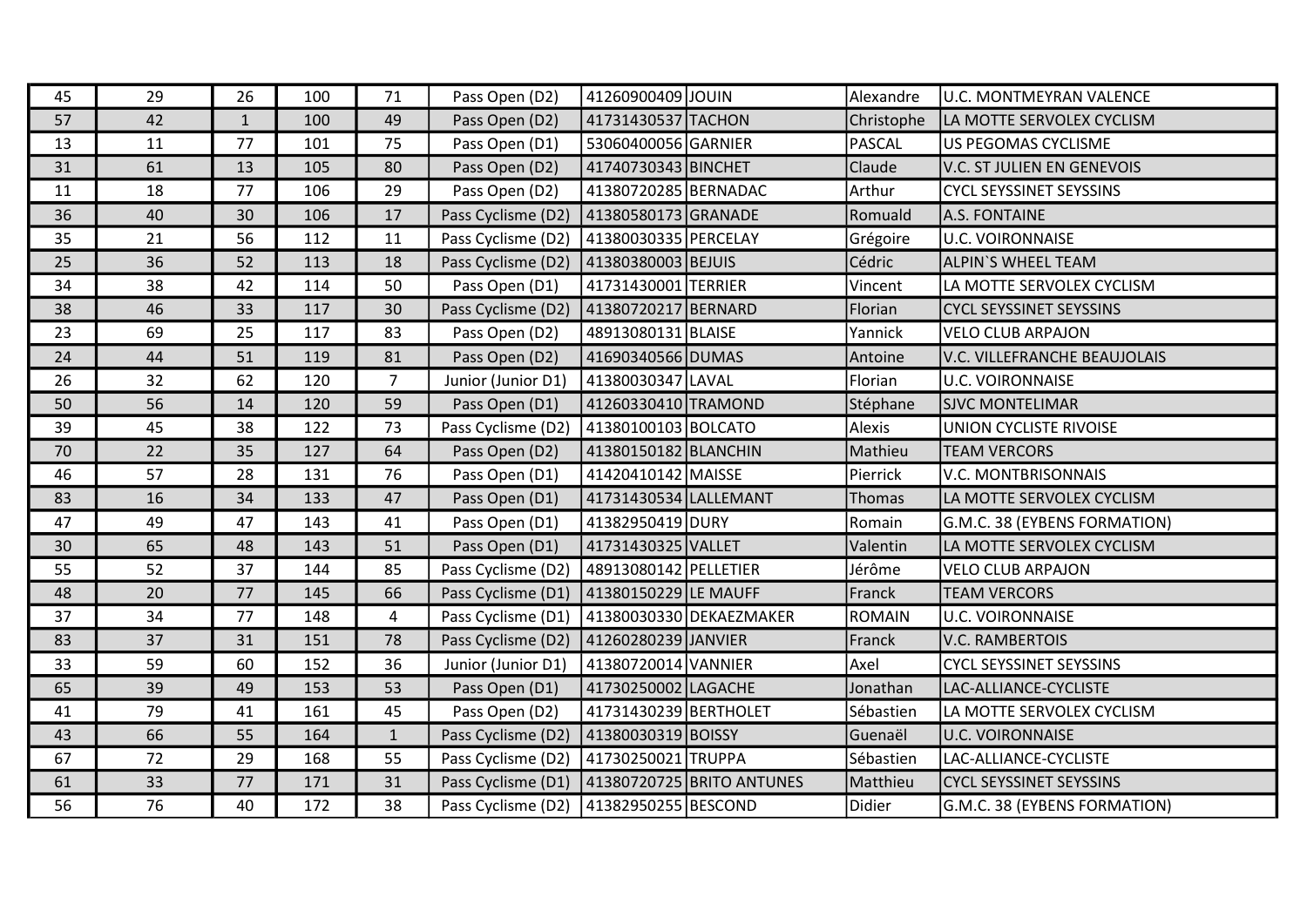| 49   | 67   | 61   | 177     | 82 | Pass Cyclisme (D1) | 42710470005 GOURGIN    |                               | Olivier      | <b>VC CHAROLLAIS</b>              |
|------|------|------|---------|----|--------------------|------------------------|-------------------------------|--------------|-----------------------------------|
| 51   | 50   | 77   | 178     | 70 | Pass Cyclisme (D2) | 41260900065 DUROUX     |                               | Charly       | <b>U.C. MONTMEYRAN VALENCE</b>    |
| 52   | 62   | 65   | 179     | 39 | Pass Cyclisme (D2) | 41382950471 BOUCHER    |                               | Florian      | G.M.C. 38 (EYBENS FORMATION)      |
| 63   | 71   | 46   | 180     | 9  | Pass Open (D2)     | 41380030299 NOUBEL     |                               | Frédéric     | <b>U.C. VOIRONNAISE</b>           |
| 69   | 54   | 59   | 182     | 32 | Junior (Junior D1) | 41380720205 DOUMENG    |                               | Alban        | <b>CYCL SEYSSINET SEYSSINS</b>    |
| 32   | 74   | 77   | 183     | 69 | Pass Open (D1)     | 41260900082 DREVON     |                               | Corentin     | <b>U.C. MONTMEYRAN VALENCE</b>    |
| 66   | 41   | 77   | 184     | 74 | Pass Open (D2)     | 41380100021 ZANCANARO  |                               | Eric         | <b>UNION CYCLISTE RIVOISE</b>     |
| 54   | 68   | 63   | 185     | 60 | Pass Open (D2)     | 41690120077 BANOS      |                               | Christophe   | <b>TEAM LYON 7</b>                |
| 44   | 77   | 66   | 187     | 79 | Junior (Junior D1) | 41380020189 DARLE      |                               | Loic         | V.C. RHODANIEN                    |
| 83   | 48   | 57   | 188     | 54 | Pass Open (D1)     | 41730250025 PARIS      |                               | Hugo         | LAC-ALLIANCE-CYCLISTE             |
| 68   | 47   | 77   | 192     | 13 | Pass Open (D1)     | 41690030158 BOUCHARD   |                               | Paul André   | A.C. LYON VAISE                   |
| 53   | 63   | 77   | 193     | 26 | Pass Open (D2)     | 41730060592 MANGEOT    |                               | Matthieu     | CHAMBERY C. COMPETITION           |
| 71   | 58   | 64   | 193     | 56 | Pass Open (D1)     | 41690260569 LEVRAT     |                               | Thibaud      | LYON SPRINT EVOLUTION             |
| 60   | 78   | 58   | 196     | 77 | Pass Open (D2)     |                        | 41260280128 HUFFSCHMIDT       | David        | <b>V.C. RAMBERTOIS</b>            |
| 62   | 82   | 54   | 198     | 44 | Pass Open (D2)     | 41731430464 AMAND      |                               | Michaël      | LA MOTTE SERVOLEX CYCLISM         |
| 59   | 70   | 77   | 206     | 10 | Pass Cyclisme (D2) | 41380030088 PELTIER    |                               | Mickaël      | <b>U.C. VOIRONNAISE</b>           |
| 83   | 51   | 77   | 211     | 84 | Pass Cyclisme (D1) | 48913080151 DUBOIS     |                               | Geoffrey     | <b>VELO CLUB ARPAJON</b>          |
| 72   | 81   | 67   | 220     | 52 | Pass Cyclisme (D2) | 41730250027 KHRAIEF    |                               | Majdi        | LAC-ALLIANCE-CYCLISTE             |
| 64   | 83   | 77   | 224     | 16 | Pass Cyclisme (D1) | 41380580212 CARTIER    |                               | Stéphane     | A.S. FONTAINE                     |
| 83   | 64   | 77   | 224     | 58 | Pass Open (D1)     | 41260330071 SAINTOMER  |                               | Louison      | <b>SJVC MONTELIMAR</b>            |
| 83   | 73   | 77   | 233     | 72 | Pass Open (D1)     | 41260900239 PELAT      |                               | Albin        | <b>U.C. MONTMEYRAN VALENCE</b>    |
| 73   | 84   | 77   | 234     | 23 | Pass Open (D2)     | 41730060200 ABBAD      |                               | Sélim        | <b>CHAMBERY C. COMPETITION</b>    |
| 83   | 80   | 77   | 240     | 86 | Pass Open (D2)     | 51340280007 BONNIOL    |                               | <b>BRUNO</b> | VELO CLUB METROPOLITAIN URBANBIKE |
| 83   | 84   | 1000 | Abandon | 6  | Pass Open (D2)     | 41380030187 KAIQUE     |                               | Anthony      | <b>U.C. VOIRONNAISE</b>           |
| 1000 | 1000 | 1000 | Abandon | 43 | Pass Open (D2)     | 41382950323 GRESANT    |                               | Sébastien    | G.M.C. 38 (EYBENS FORMATION)      |
| 1000 | 1000 | 1000 | Abandon | 65 | Pass Cyclisme (D2) |                        | 41380150217 JALLIFFIER TALMAT | Thomas       | <b>TEAM VERCORS</b>               |
| 1000 | 1000 | 1000 | Abandon | 46 | Pass Open (D1)     | 41731430546 BIZZOZZERO |                               | Rémi         | LA MOTTE SERVOLEX CYCLISM         |
| 1000 | 1000 | 1000 | Abandon | 57 | Junior (Junior)    | 41690260393 VAVRE      |                               | Baptiste     | LYON SPRINT EVOLUTION             |
| 1000 | 1000 | 1000 | Abandon | 67 | Pass Open (D2)     | 41420100104 BROC       |                               | Geoffrey     | U.C. FOREZ 42                     |